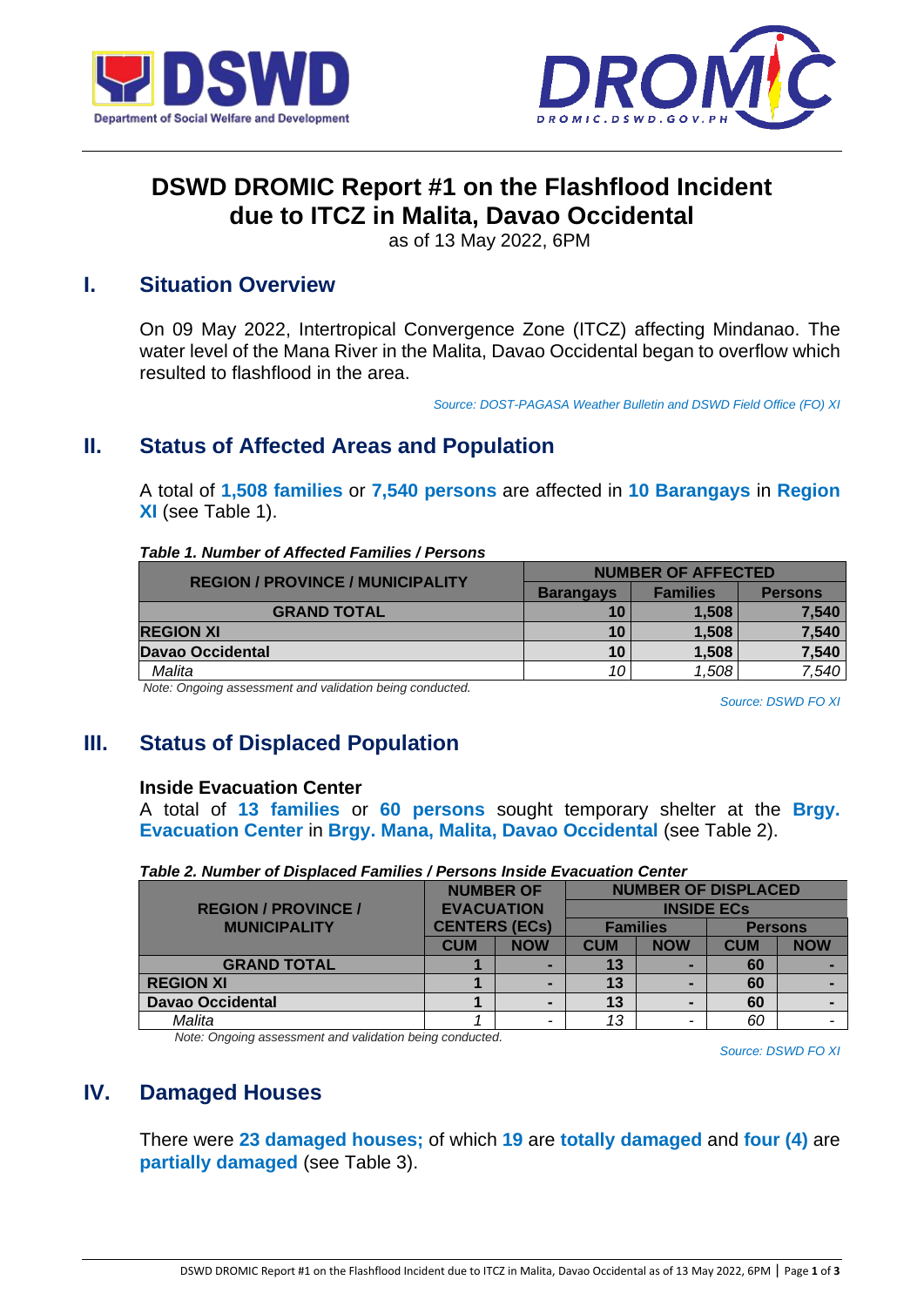



#### *Table 3. Number of Damaged Houses*

| <b>REGION / PROVINCE / MUNICIPALITY</b> | <b>NO. OF DAMAGED HOUSES</b> |         |                  |  |
|-----------------------------------------|------------------------------|---------|------------------|--|
|                                         | Total                        | Totallv | <b>Partially</b> |  |
| <b>GRAND TOTAL</b>                      | 23                           | 19      |                  |  |
| <b>REGION XI</b>                        | 23                           | 19      |                  |  |
| <b>Davao Occidental</b>                 | 23                           | 19      |                  |  |
| Malita                                  | 23                           | 19      |                  |  |

*Note: Ongoing assessment and validation are continuously being conducted.*

*Source: DSWD FO XI*

# **V. Response Actions and Interventions**

|                   |                          |                 | <b>TOTAL</b>             |                                                |                                       |  |
|-------------------|--------------------------|-----------------|--------------------------|------------------------------------------------|---------------------------------------|--|
| <b>STANDBY</b>    |                          |                 | <b>FAMILY FOOD PACKS</b> | <b>OTHER FOOD</b>                              | <b>STANDBY</b>                        |  |
| <b>OFFICE</b>     | <b>FUNDS</b>             | <b>QUANTITY</b> | <b>TOTAL COST</b>        | <b>AND NON-</b><br><b>FOOD ITEMS</b><br>(FNIs) | <b>FUNDS&amp;</b><br><b>STOCKPILE</b> |  |
| <b>TOTAL</b>      | 18,769,177.04            | 47,249          | 29,965,070.00            | 238,349,049.23                                 | 287,083,296.27                        |  |
| DSWD-CO           | 13,679,177.04            | -               |                          |                                                | 13,679,177.04                         |  |
| NRLMB-NROC        |                          | 24,110          | 15,261,630.00            | 159,547,321.03                                 | 174,808,951.03                        |  |
| NRLMB-VDRC        | $\overline{\phantom{0}}$ | 829             | 553,910.00               | 48,479,902.40                                  | 49,033,812.40                         |  |
| <b>DSWD FO XI</b> | 5,090,000.00             | 22,310          | 14,149,530.00            | 30,321,825.80                                  | 49,561,355.80                         |  |

## **a. Standby Funds and Prepositioned Relief Stockpile**

*Note: The Inventory Summary is as of 13 May 2022, 4PM. Replenishment of standby funds for DSWD CO is being processed. Source: DSWD-DRMB and DSWD-NRLMB*

### **1. Standby Funds**

- **P13.68 million Quick Response Fund (QRF) at the DSWD Central Office.**
- **<u>P5.09</u>** million available at DSWD FO XL

# **2. Prepositioned FFPs and Other Relief Items**

- 24,939 FFPs available in Disaster Response Centers; of which, 24,110 FFPs are at the National Resource Operations Center (NROC), Pasay City and 829 FFPs are at the Visayas Disaster Response Center (VDRC), Cebu City.
- 22,310 FFPs available at DSWD FO XI.
- **P238.35 million worth of other FNIs at NROC, VDRC and DSWD FO XI** warehouses.

### **b. Food and Non-Food Items**

| <b>DATE</b> | <b>ACTIVITIES</b>                                                                                                                                                                                        |
|-------------|----------------------------------------------------------------------------------------------------------------------------------------------------------------------------------------------------------|
| 10 May 2022 | The Municipal Disaster Risk Reduction and Management Office<br>(MDRRMO) of Malita, Davao Occidental distributed relief goods, dry<br>goods, hygiene kits, and kitchen utensils to the affected families. |

## **c. Other Activities**

| <b>DATE</b> | <b>ACTIVITIES</b>                                                                                                                                                                                                                                                                                                  |
|-------------|--------------------------------------------------------------------------------------------------------------------------------------------------------------------------------------------------------------------------------------------------------------------------------------------------------------------|
| 10 May 2022 | The DSWD FO XI through its DROMIC staff continuously coordinated<br>with the Local Disaster Risk Reduction and Management Office<br>(LDRRMO) and Local Social Welfare and Development Office<br>(LSWDO) of Malita, Davao Occidental for significant updates on the<br>status of affected families and individuals. |